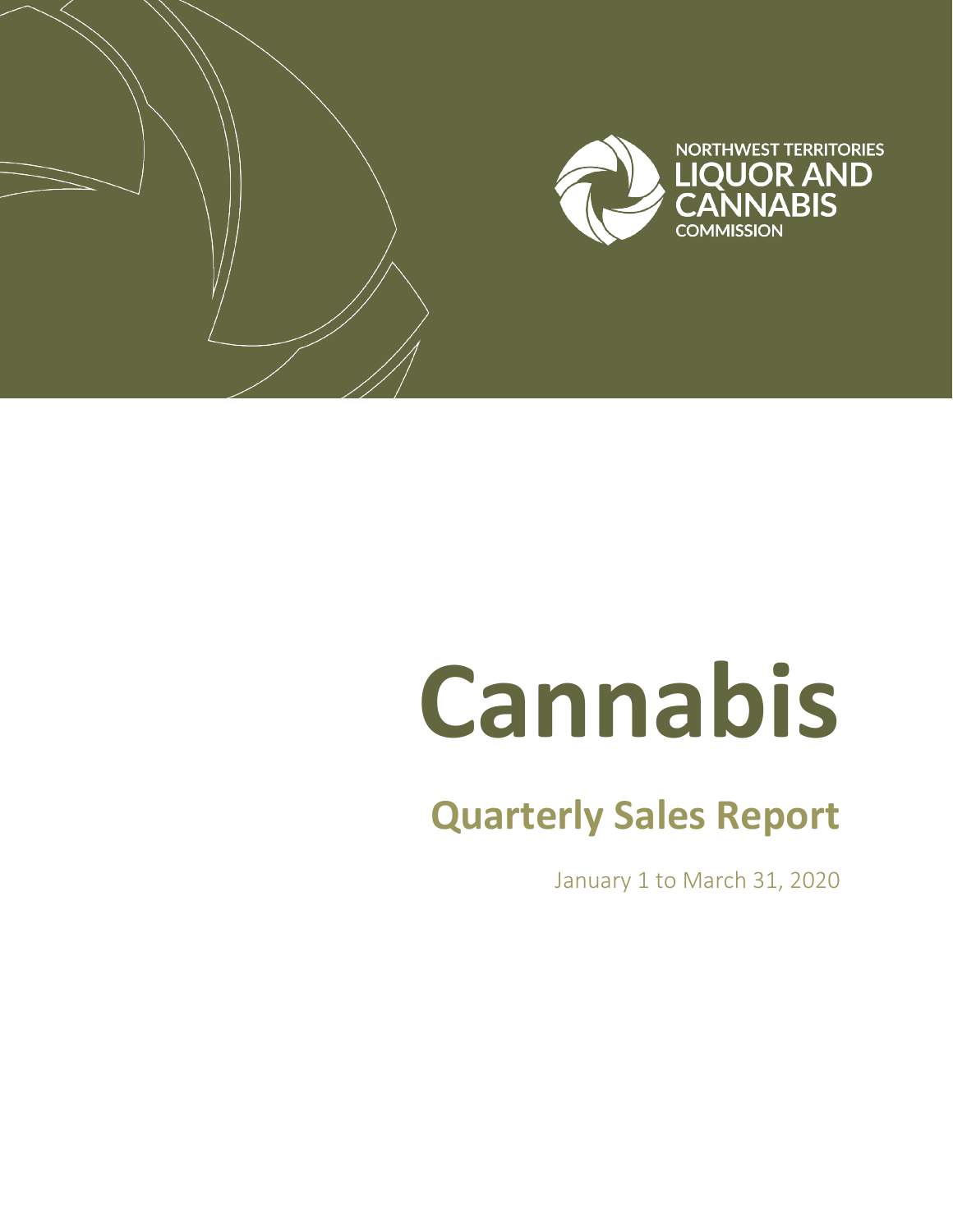### **Summary**

This report summarizes NWT-wide cannabis sales from January 1 to March 31, 2020.

Cannabis is currently sold in five liquor stores across the Northwest Territories under contract with the Northwest Territories Liquor and Cannabis Commission (NTLCC), which regulates the distribution of alcohol and cannabis to ensure NWT residents have safe and legal access. NWT residents may also order cannabis products online through the NTLCC website.

#### **A detailed summary of sales by product and by store is provided in Tables 1 and 2.**